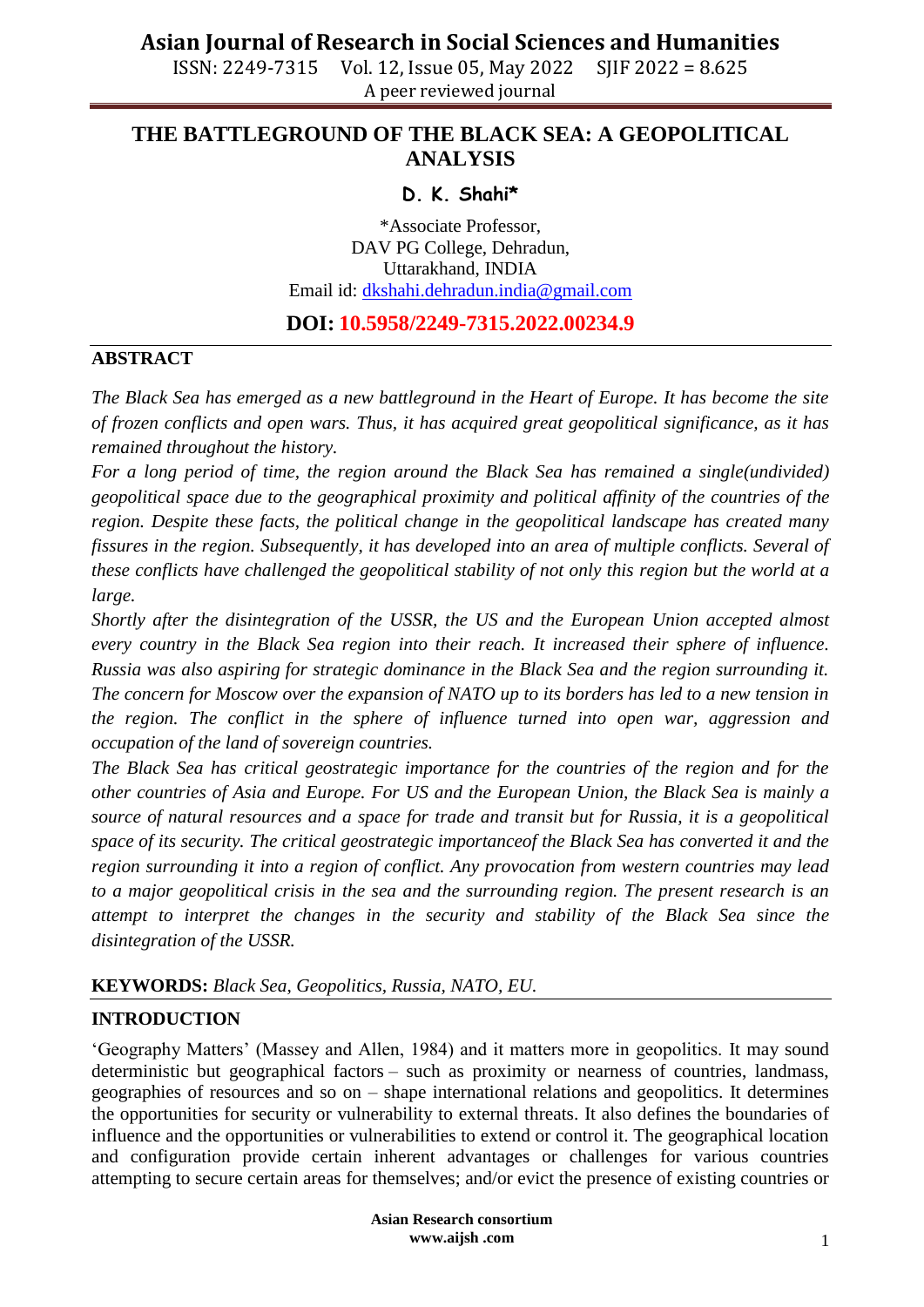ISSN: 2249-7315 Vol. 12, Issue 05, May 2022 SJIF 2022 = 8.625 A peer reviewed journal

delimit or minimize their ability to control the said area. The geopolitical boundaries of influence and control are also determined by the geographic location and configuration, certainly, other factors such as social, cultural, economic and political factors add to it. It also depends on the ability and willingness of the country to project its military power. Geographical locationalso defines the ability of a country to take advantage of the geopolitical landscape in any future conflict.

The geopolitical significance of the Black Sea has been determined by the peculiarities of its geographical location. The location of the Sea (and its historical position) certainly makes it an integral part of the Eurasian regions. For centuries it has remained integral to Russia (and USSR). Change in the political landscape of the region has changed its geopolitical position. It has brought the Black Sea at the centre of the world geopolitics.

The geopolitics (or rather geopolitical crises) of the Black Sea has been preconditioned by its geography and history (Sophia Petriashvili, 2015) and the changes therein. Of course, several of the countries along the littoral of the sea were once parts of the Soviet Union, while others, for all intents and purposes, were also close to the USSR. After the disintegration of the Soviet Union, the political geography and the geopolitics of the region acquired a new meaning. It has changed the geopolitics of the Sea.

Ever since the disintegration of the USSR, Russia maintained the perception that former Soviet Republics and the Black Sea area belonged to its natural sphere of influence. Just after 2004, when the integration of Romania and Bulgaria into NATO and the EU was decided, the Euro-Atlantic border reached the Black Sea. It brought a change in the security coordinatesof the Black Sea. A further encroachment of foreign (western) countries in the black sea region has invited confrontation between East and West. The conflict became inevitable when the Western influence (interference) in the Black Sea entered in the sphere of interest of Russia. The subsequent strategic developments in the region have impacted the geopolitics of the Black Sea.

### **Encroachment of Geopolitical Space and Geopolitical Crisis**

Each country defines and constructs 'geopolitical spaces' which are crucial in the pursuit of its national interests (David Svarin, 2015). Any encroachment of its geopolitical space is regarded as an infringement of its national interest. It is perceived as a geopolitical challenge to the country. The attempt to counter the encroachment of geopolitical spaces or to neutralize the geopolitical challenge demands for counter geopolitical manoeuvring. No matter how adventurous it may prove. Both, the action of encroachment and the countermeasures lead to geopolitical crisis.

Russia, depends on the Black Sea region for energy, trade and other economic reasons and of course for its security. For Russia, its domination over the Black Sea region has always been considered a matter of national survival. On the other hand, the Black Sea is also an important region for NATO (Lembke 2006).It represents the new eastern dimension of the European Union (EU). Therefore, it has re-emerged as an area of geopolitical and geoeconomic conflict. European enlargement and further expansion of Euro-Atlantic institutions to the Black Sea led to a change in the political geography of the region and new modes of geostrategic competition (Lembke, 2006)

Now the regional geopolitics is defined by the conflict of interest for the Black Sea between Russia and the Western influences. As a response to the challenge of increased western influence, coupled with regional ethnic conflicts, Russia had a direct confrontation in the regions of South Ossetia and Abkhazia in Georgia in 2008 and in Crimea and parts of the Donbas in 2014. These conflicts continue even today and in fact, have escalated in recent months. The unresolved conflict of Nagorno Karabakh has also posed a challenge to regional peace and stability (AusrineArmonaite, 2020).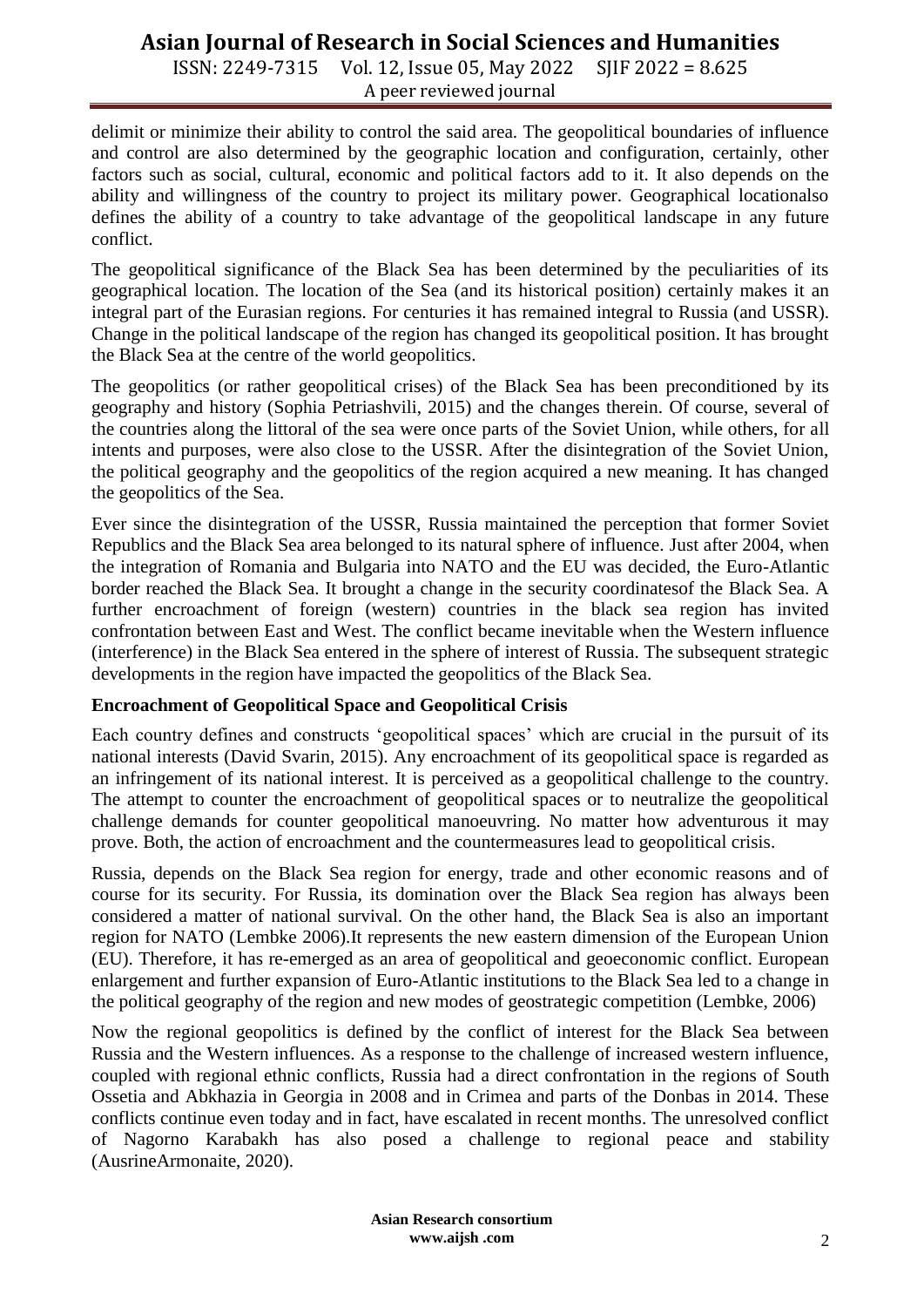ISSN: 2249-7315 Vol. 12, Issue 05, May 2022 SJIF 2022 = 8.625 A peer reviewed journal

#### **Geographical and Geopolitical Meaning of the Black Sea**

The territory or geography is never neutral (Michele Pigliucci, 2017). It is a defining factor in every geopolitical crisis. To understand a geopolitical crisis, it is necessary to know more about its territory or geography.

The Black Sea is situated at the south-eastern extremity of Europe. Six countries of Eurasia; Ukraine, Russia, Georgia, Turkey, Bulgaria and Romania surround the Black Sea. To be precise, Ukraine is situated in the north, Russia in the northeast, Georgia in the east, Turkey in the south and Bulgaria and Romania in the west of the Sea.

The Black Sea is the largest inland sea of the world. Geographically it is situated between 40°55' to 46°32' N and 27°27' to 41°32' E. The east-west extent of the Sea is about 1,175 km, and the north-south extent is about 260 km. The surface area of the Black Sea is about 422,000 square km (Bakan and Buyukgungor, 2000). It is a (semi)enclosed sea. In the north, the Black Sea is connected with the Sea of Azov. It is only connected to the oceans through a narrow Channel. Kerch Strait connects it with the northern sea (Bakan and Buyukgungor, 2000). The Bosphorus channel connects it with the Sea of Marmara and the Dardanelles Strait further connects it with the Mediterranean Sea. The Mediterranean Sea is connected to the Atlantic Ocean by the Strait of Gibraltar.





The Black Sea commands an important geographical region that is defined as the land and seascape. It covers the area from the Balkans to the Caucasus and from the Ukrainian and Russian regions to Anatolia. It is situated at a crossroads of countries and civilizations. Even today, it constitutes a crossroads for Europe, Asia and the Middle East and has emerged as a vital route for the movement of energy to Europe (AusrineArmonaite, 2020) and other goods to Asia and Africa.

The Arctic Ocean freezes in the long winter allowing shipping only for three months in summer. Whereas the Black Sea provides a warm water port to Russia. Thus, Russia depends on the Black Sea which permits shipping all around the year. It offers a link to the Mediterranean Sea and onwards to the Atlantic Ocean. The Strait of Gibraltar lies in the territorial waters of Morocco, Spain and the British overseas territory of Gibraltar. Both the Bosporus Strait and the Dardanelles Strait are controlled by Turkey. Russia has friendly terms with Morocco and Spain too. Thus, this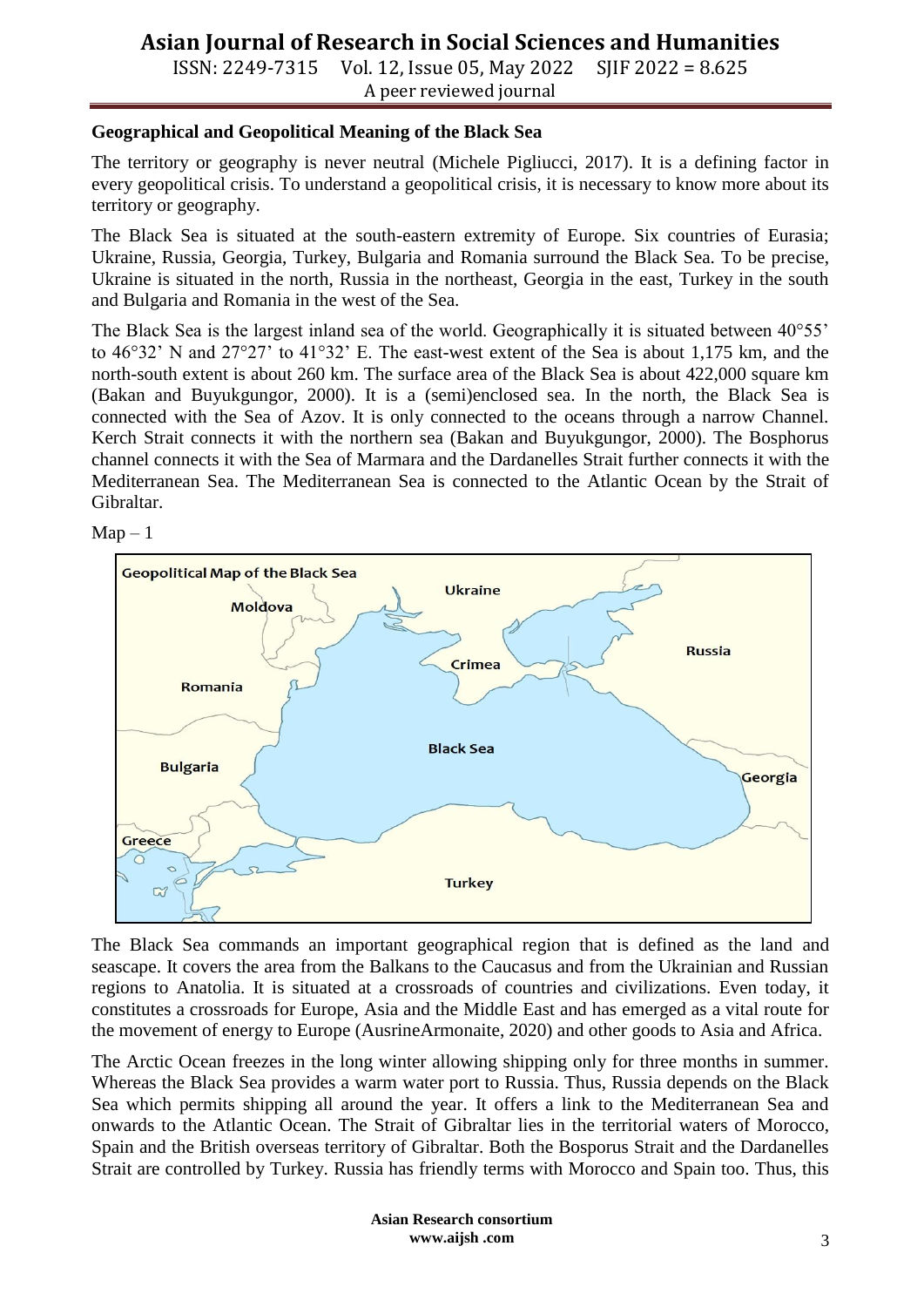ISSN: 2249-7315 Vol. 12, Issue 05, May 2022 SJIF 2022 = 8.625 A peer reviewed journal

entire chain of the sea route from the Sea of Azov to the Atlantic Ocean is easily accessible to Russia due to the presence of friendly countries.

Through its geopolitical dominance, Russia also projects its command in the Mediterranean.

# Geopolitical and Geoeconomic Significance of the Black Sea

- Geopolitically, the Black Sea is situated at the strategic frontier of Europe and Russia. Besides, it is the region of frozen and festering conflicts. The region has always remained imperilled by divisions, rivalries and conflicts (AusrineArmonaite, 2020). Thus, it is a region of geopolitical confrontation.
- Geoeconomically, the region has great economic potential. It commands the energy security of Europe and beyond. Geostrategically, it has some important trade links and also pipelines.

The Black Sea is so significant for Russia that Russian geopolitics rests on the control of the Black Sea. It is significant to protect its economic and trade links with European countries. On the other hand, the European countries are dependent on Russian oil and gas. Therefore, there is competition and conflict for transit corridors.

The major regional and global players (active in this region) compete for the enlargement of their influence and take advantage of the regional geopolitical environment and access to the energy resources. The future prospects of the Black Sea will be shaped by the ambitions of countries in the region and the interaction between major external players.

In the present circumstances, the Russian geopolitical goals include warding off any threat from the EU and the countries of NATO to the Russian heartland (or its old strategic fortress in Crimea). It also wants to contain the influence of NATO. Therefore, it tries to undermine cohesion between the countries of Europe by trying to stoke fissures between these countries. Besides, it tries to prevent Ukraine and Georgia from joining NATO.

#### **Literature Survey**

The Black Sea has never been the subject of academic conversation from a geopolitical perspective. For a long time, the extension of the NATO-EU border to the East was out of the question. The Black Sea, therefore, had no reference in Western literature. For all practical purposes, it is meant to remain a buffer area between East and West. It also remained an ambiguous strategic area. When Romania and Bulgaria became members of NATO, the strategic presence of the NATO or EU increased in this area. In May 2004 an extensive strategy document was published regarding the European Neighbourhood Policy (ENP), a document which defined in concrete terms the way in which the EU proposes cooperation with countries in the Extended Black Sea Region. At the same time, Policy Review in its125 number of the June/July 2004 issue published the famous Manifesto for the Black Sea written by Ronald D. Asmus and Bruce P. Jackson - 'The Black Sea and the Frontiers of Freedom', which presented, extensively, all kinds of arguments for substantial Western involvement in the region (Dan Dungaciu, 2020). Since then, many research documents have been published on the Black Sea Geopolitics. Recent research on the new geopolitical realities of the Black Sea and the Mediterranean has been published by NursinAtesogluGuney (2019). The present research is an attempt to interpret the geopolitical changes in the security and stability of the Black Sea since the disintegration of the USSR.

#### **Geopolitical History of Black Sea**

Every geography has a history and every history has geography. The Black Sea has had an interesting geopolitical history. Historically Greece controlled the Black Sea. Since 1479 the Black Sea came under the control of the Ottoman Empire till it was taken over by the Russian Navy in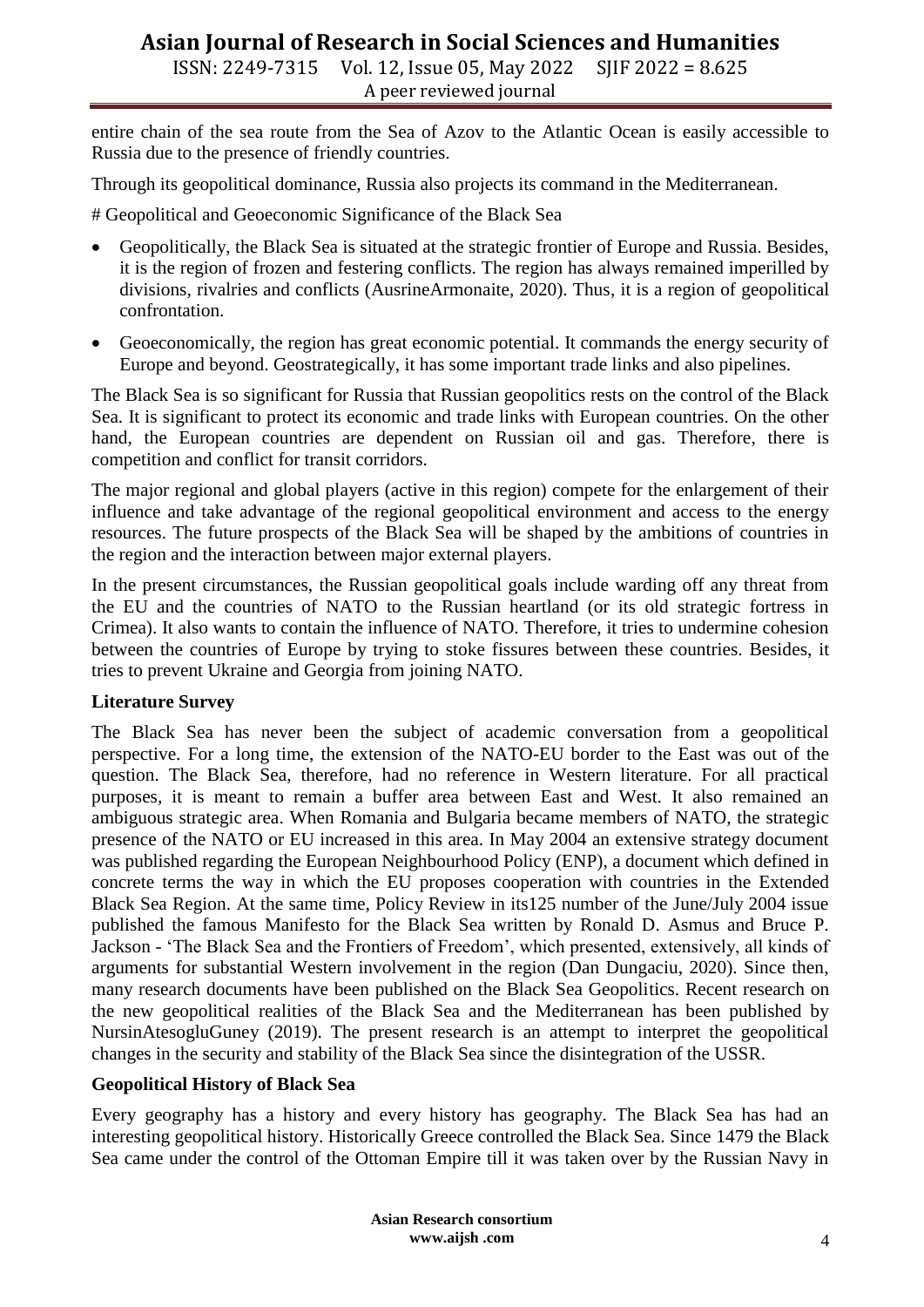ISSN: 2249-7315 Vol. 12, Issue 05, May 2022 SJIF 2022 = 8.625 A peer reviewed journal

1783. Therefore, earlier in its history, it was regarded as an Ottoman Lake (Sophia Petriashvili, 2015).

For centuries the Black Sea has been fought over by some of the major empires of the world. Controlling the Black Sea has remained the prime objective of Russian foreign policy for centuries. It was required for dominance in the region. Russia always wanted to reach the southern seas to expand its influence. Under this logic, dominating the Black Sea was the necessary first step to reach the Mediterranean. After centuries of struggles, the rising Russian Empire finally managed to establish its firm control over the northern coast of the Black Sea (Alessandro Gagaridis, 2019). In 1783, Catherine the Great annexed Crimea for the first time. Ever since then, Russia became a dominant country in the Black Sea region. Control of Crimea has allowed Russia to use the Black Sea as a platform to launch and support naval operations in the Eastern Mediterranean. Sincethen, the Ottoman Empire rapidly declined but the regional power struggle for the control of the Black Sea continued.

Throughout history, the control over the Black Sea has proven to be one of the most geopolitically important locations in the broader Eurasian region. It remained a bone of contention among the empires. Russia always had a competition with the Ottoman Empire over access to the sea. At the time of the Ottoman Empire, other dominant European countries, namely the UK and France, were also active in the Black Sea. France and Britain sided with the Ottomans to check the growing power of Russia in this region. In spite of its best-efforts Russia never got control of the Bosporus Strait and the Dardanelles Strait from the Ottomans. One of the main reasons for Russia to join World War I was to take over the control of these two straits. But the control over the southern straits again did not materialize. This time Germans sided with the Ottomans.

Both the Russian and the Ottoman Empires collapsed after World War I. The Republic of Turkey was proclaimed in October 1923 after the abolition of the Sultanate. World War II saw increased tensions between the Soviet Union and Turkey as the Soviets wanted to be equal partners with Turkey in controlling these two straits. Although Russia got access to the sea it had no control over it.

For Russia, domination of the Black Sea region has always been considered a matter of national survival. Russian Black Sea ports, being the only warm-water ports of Russia, have always served its economic interests. Although Crimea and the southern Russian port city of Novorossiysk provided Russia with access to warm water ports, due to a combination of geographical and political reasons Russia has obvious disadvantages in the Black Sea. At that time all ships entering or leaving the Black Sea must pass through the Turkish straits of the Bosphorus and the Dardanelles. These were the two strategically important passageways between the Black and Mediterranean Seas. This condition limited its access to the wider Mediterranean region. Turkey enjoyed the exclusive right to control the Turkish Straits, which required all foreign vessels passing through the Straits to obtain permission from Turkey. It has led to Turkey playing a central role in the Black Sea. It still has a sovereign right to control the Straits (Sophia Petriashvili, 2015).

Since the Montreux Convention of 1936, Turkey had control over the Bosporus and Dardanelles. Under the agreement, Turkey had the right to allow civilian ships to pass through the straits and to place restrictions on military vessels not belonging to the littoral states of the Black Sea. Russia has long been concerned about the ability of Turkey to control the straits during a conflict.

During the Soviet period, Moscow became the most dominant country in the region. It controlled the northern and eastern shores of the sea. On the western side, Romania and Bulgaria were also supporters of Russia. In 1952 Turkey and Greece became members of NATO. Turkey continued to serve as a competitor of the Soviet Union in the Black Sea.But during this period the Black Sea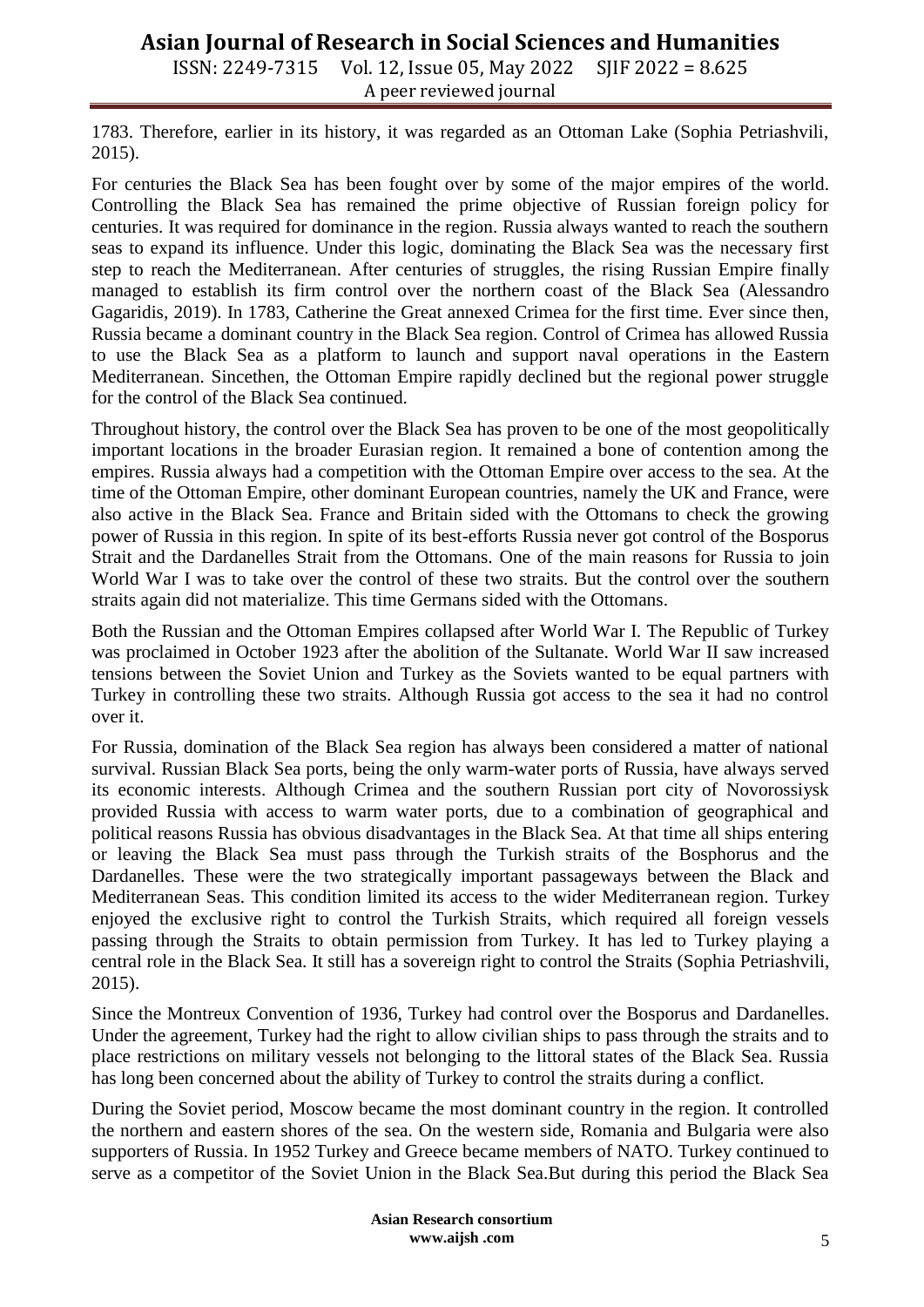ISSN: 2249-7315 Vol. 12, Issue 05, May 2022 SJIF 2022 = 8.625 A peer reviewed journal

became, practically a Soviet Lake.

In the last three decades, after the disintegration of the USSR, Russia experienced a reversal of its fortunes in the Black Sea region. After the disintegration of the USSR, the Soviet Black Sea Fleet was also partitioned between the successor countries. Although Russia retained control over the bulk of the Black Sea Fleet of the erstwhile Soviet Union it lost the dominance of the naval power. Though Ukraine allowed Russia to lease the Ukrainian port of Sevastopol as the base of its fleet Russia was faced with competition from Turkey.

In the subsequent years, the former allies of the Soviet Union, Bulgaria and Romania joined NATO. Georgia and Ukraine also declared their intent to follow the same path. It shifted the regional balance in the favour of NATO. These political and security shifts changed the geopolitics of the region. It forced Russia to seek ways out of this situation (Yermekbayev, 2020).

The end goal of Russia is a military presence in the Black Sea and access to the Mediterranean as a counterbalance to US and NATO expansion eastward.

#### **Change in the Geopolitical Configuration of the Black Sea**

Not too far in the history, the countries around the Black Sea were part of the Soviet Union. The other neighbouring countries of the region were also under its influence. For Russia too, the former Soviet Republics and the Black Sea area belonged to its natural sphere of influence. Besides, this area has had great strategic importance for Russia. Russia sees the Black Sea as a geopolitical and strategic buffer. It has always provided a security cushion to Russia. But presently the Black Sea is surrounded by not the potential allies of Russia. Moscow understands the difficulty of the prevailing situation (Yermekbayev, 2020). The geopolitical stability of the region began to change with the Colour Revolutions, which occurred in the neighbourhood of Russia. Georgia witnessed the Rose Revolution in 2003-2004 and Ukraine went through the Orange Revolution in 2004-2005. It was an indicator of the presence of western influences in this region. At this same time, in 2004, NATO expanded its membership to include Bulgaria and Romania. As a result of it, three out of the six Black Sea littoral states became members of NATO. The two other states, Ukraine and Georgia were also working in close partnership with the 'alliance' with a potential view toward its membership. NATO viewed the Black Sea as 'important for Euro-Atlantic security' (Bucharest Summit Declaration, 2008). It was an encroachment into the traditional sphere of influence of Russia. Thus, it became a security challenge for Russia.

For Russia, the Black Sea belongs to Russia and is the starting point for its sovereignty. Besides, it provides natural security and protects to Russia from the volatility that could emanate from neighbouring regions. The Black Sea is also useful for military operations outside its immediate neighbourhood. Any event outside of Russia that is beyond its own control in the Black Sea region poses a threat to its existence and should be completely stopped (Yermekbayev, 2020). In response to the ongoing developments, Russia took measures to re-establish its influence and enhance its military presence in the Black Sea.

For Moscow, the security of the Russian homeland and the ability to project its power top all other considerations. Russia also has important economic assets in the Black Sea region, which it wants to protect. The Black Sea is an important trade and transportation artery for Russia. Consequently, in a counter geopolitical move, Russia has made clear to the West about its border and about its national security. It has clearly stated that it would not accept the expansion of the Western military alliance (Yermekbayev, 2020).

#### **Security Challenges in the Black Sea**

Geopolitics in the Black Sea region was reset in 2008. Since then, Russia has had ongoing conflicts with Ukraine and Georgia. Besides, there are other challenges that cannot be discounted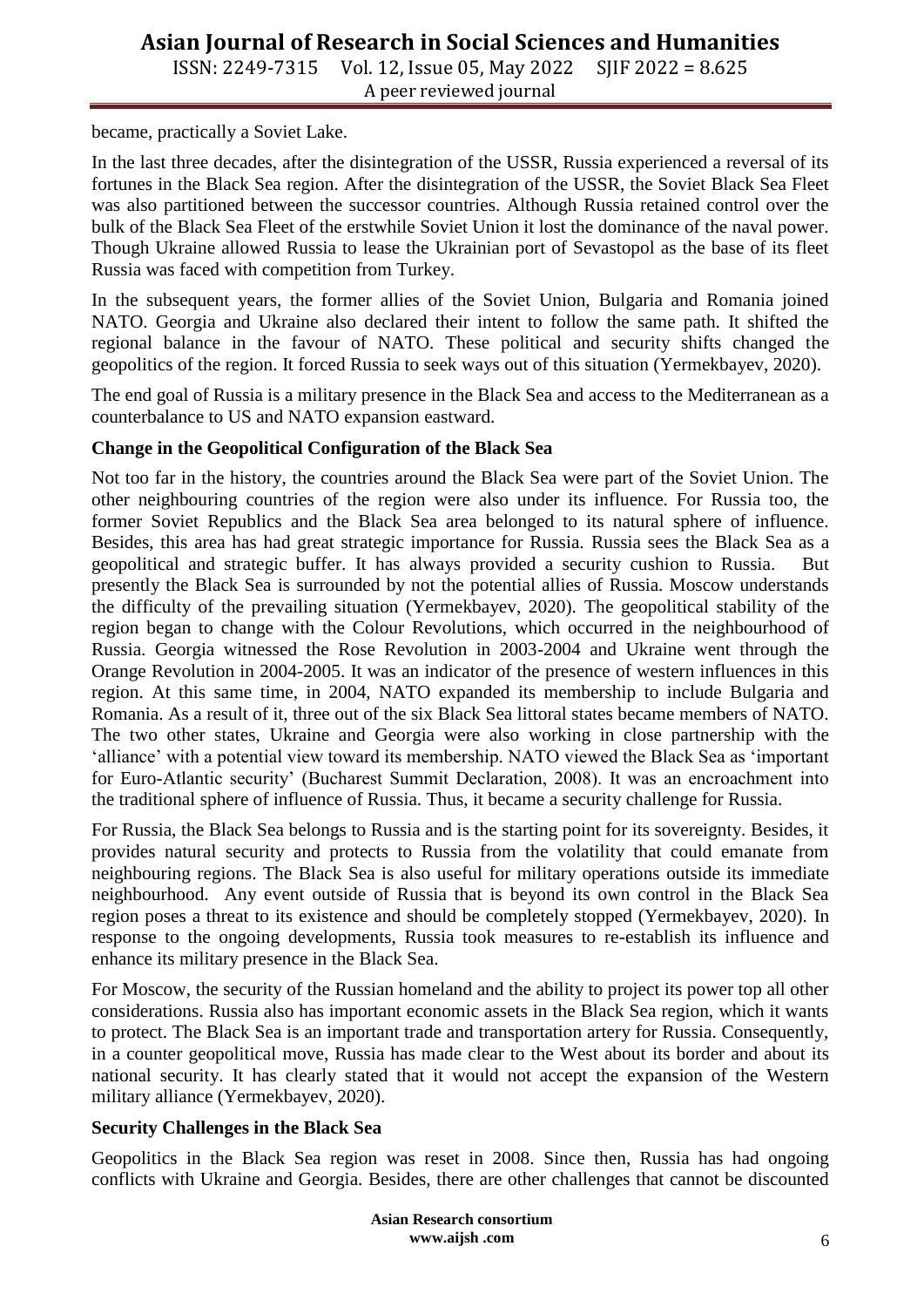ISSN: 2249-7315 Vol. 12, Issue 05, May 2022 SJIF 2022 = 8.625 A peer reviewed journal

(AusrineArmonaite, 2020). The Black Sea has proximity to the Russian heartland. Moscow has always been conscious of the threats from the Black Sea region. Control over the regional waters is important for Russia to grant it geopolitical and geostrategic dominance. It is not just the presence of regional players but also the possible encroachment of the NATO and EU. For Russia, the presence of the NATO and EU in close neighbourhoods is a potential source of instability because itbrought a considerable part of European Russia into their range. NATO missile defence systems are stationed in Romania. It represented a father encroachment of U.S. strategic infrastructure in the neighbourhood of Russia. In fact, it was intended to undermine Russian security.

In 2014 realising that NATO will not give up without militarising Ukraine and that will gravely threaten the Russian security, Russia annexed Crimea and declared Crimea and the city of Sevastopol as the territory of Russia. Though it was a violation of the territorial integrity of Ukraine but for Russia, it was the reoccupation of its territory that was Ukrainian possession. The annexation of Crimea is regarded as the greatest geopolitical manipulation of geography.

Russia wanted Crimea principally because it has excellent ports - it was the home port of the Ukrainian navy. The annexation has cut thecoastline of Ukraine in half and has essentially turned the Black Sea into a Russian lake. Thus, Russia secured the sea route from the Sea of Azov to the Atlantic Ocean. It also increased the military footprint of Moscow in the Black Sea region. Therefore,it is considered as existential geopolitics of Russia.

Crimea had prominence in the Russian mission to deter the countries from the west and defend itself against the possible attack from the NATO and EU. Russian aggression against Georgia and Ukraine has prevented them from entering NATO. In the changed geopolitical circumstances, Russia plans to rebuild its position in the region that had considerably declined after the disintegration of the USSR.

#### **CONCLUSION**

The Black Sea is part of an extremely important and sensitive geopolitical and geoeconomic area. It has huge natural resources and major transport and energy corridors. At the same time, it is situated on the frontier between the Heartland and the Rimlands. Control over this region determines control of Euro-Asia both today and in the future. For this reason, the Black Sea area… has been a centre of gravity for the geopolitical and geoeconomic and other interests of the global and regional forces (powers)

NATO has three full alliance members in this region (Turkey, Romania and Bulgaria) and two close partners in Ukraine and Georgia (Russia occupies land in both). Like the South China Sea, this is a potential maritime flashpoint. Additionally, it is likely to become a rich source of hydrocarbons, which will only exacerbate tensions in the region.

Moscow seeks to maintain its influence in the region, or at least not to allow the change in the balance of power towards the US and NATO. Moscow may have stopped Georgia and Ukraine from joining NATO, but in doing so, it has turned both countries into permanent enemies, whose presence on the Russian border and growing ties with NATO will require Russia to maintain significant military assets. Therefore, Russia has since increased the build-up of naval, ground and air defence capabilities to face any adverse situation in this region. Today, Russia views the Crimean Peninsula as a springboard to project its influence not only into the large Mediterranean region but also in the European region.

#### **REFERENCES**

Alessandro Gagaridis, 2019, The Geopolitics of the Black Sea, geopolitical monitor https://www.geopoliticalmonitor.com/the-geopolitics-of-the-black-sea/

> **Asian Research consortium www.aijsh .com**